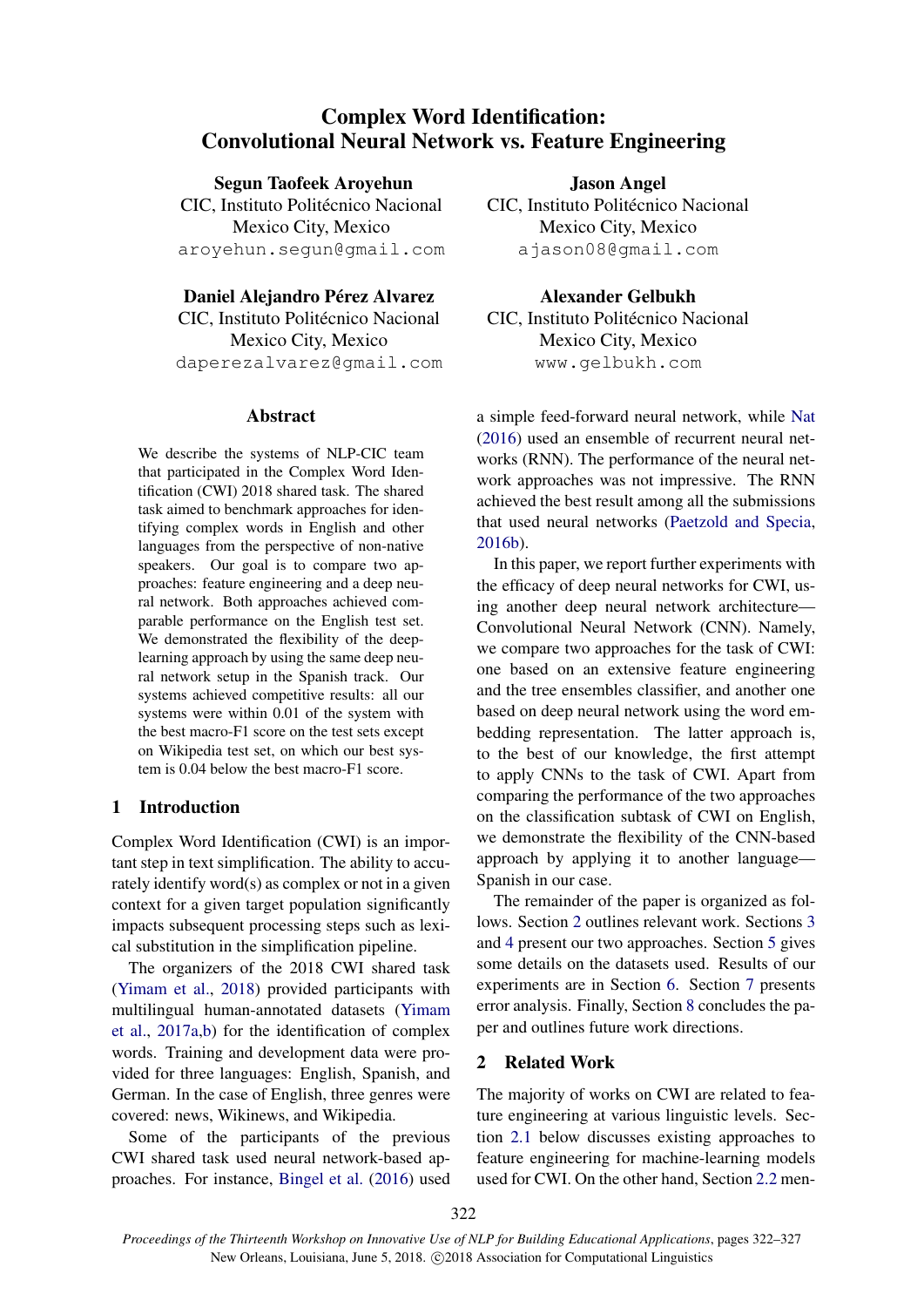tions some relevant applications of CNNs to natural language processing (NLP).

#### 2.1 Feature Engineering for he CWI Task

Participants of the first edition of CWI shared task have experimented with various linguistic features. These linguistic features span various linguistic levels: morphological, syntactic, semantic, and psycholinguistic. Paetzold and Specia (2016c) used morphological, lexical, and semantic features to train frequency-based, lexicon-based, and machine-learning models for CWI. Konkol (2016) used only frequency of occurrence of a word in Wikipedia as the only feature to train a Max entropy classifier. Davoodi and Kosseim (2016) experimented with the degree of abstractness of a word as a psycholinguistic feature for CWI.

In this work, we used some of these features and experimented with some new features, such as contextual and entity information and additional psycholinguistic scores.

# 2.2 CNNs in NLP

Convolutional neural networks have shown notable results in the fields of computer vision, speech recognition and recently in NLP.

CNN models achieve state-of-the-art results in NLP tasks such as clause coherence (Yin and Schütze, 2015b), paraphrase identification (Yin and Schütze,  $2015b$ ,a) and Twitter sentiment analysis (Severyn and Moschitti, 2015).

Kim (2014) presents a CNN fed with word2vec word embedding vectors (Mikolov et al., 2013) used for detection of positive and negative reviews, as well as sentence classification. Their results suggest that pre-trained vectors encode generic semantic features, which can benefit various NLP classification tasks. In our work, we used a similar model with slight additions to the architecture of the network and a different preprocessing step.

### 3 Feature-Engineering Approach

In this section, we present the set of features used to build one of our CWI systems.

Morphological Features Most of the morphological features we used consist of frequency count of target text on large corpora such as Wikipedia and Simple Wikipedia. We computed term frequency, inverse term frequency, document frequency and term document entropy. Also, the tf-idf values were calculated. In addition, we used characteristics of each target text such as number of characters, vowels, and syllables.

Syntactic and Lexical Features We used Open $NLP<sup>1</sup>$  part-of-speech (POS) tagger to determine the target word's POS in the context. We used the POS as a parameter to filter the possible meanings of the target word. With this, we obtained the number of senses, lemmas, hyponyms, and hypernyms given by WordNet. $<sup>2</sup>$ </sup>

Psycholinguistic and Entity Features We included some psycholinguistic scores provided by the improved MRC psycholinguistics database (Paetzold and Specia, 2016a) as features. The database provides familiarity, age of acquisition, concreteness, and imagery scores for each word. We hypothesized that these scores would be useful to identify complex word. Unfortunately, many target words were absent in this database. We used OpenNLP and Stanford CoreNLP<sup>3</sup> to tag target words as organization, person, location, date, and time. The resulting tag was used as an *entity* feature.

Word Embedding Distances as Features Beyond these classic linguistic features, we used word embeddings. Namely, we downloaded the pre-trained Word2vec (Mikolov et al., 2013) vectors of 300 dimensions to measure the distance between the sentence and the target word. The distance was computed using cosine similarity and Euclidean similarity over the average of the vector representation of the words in the sentence and the target text.

Classical Machine Learning Models We noticed that for this task (with our features), the tree learner offered better performance than other models. Thus, we tried several settings for the tree learner model provided by KNIME (Berthold et al., 2009), as well as more complex variations such as random forest, gradient boosted, and tree ensembles. The best obtained result was given by the tree ensembles with 600 models.

# 4 Deep-Learning Approach

In this section, we present our deep-learning approach. It is based on 2D convolution and word-

<sup>1</sup>http://opennlp.apache.org/

<sup>2</sup>https://wordnet.princeton.edu/

<sup>3</sup>https://stanfordnlp.github.io/CoreNLP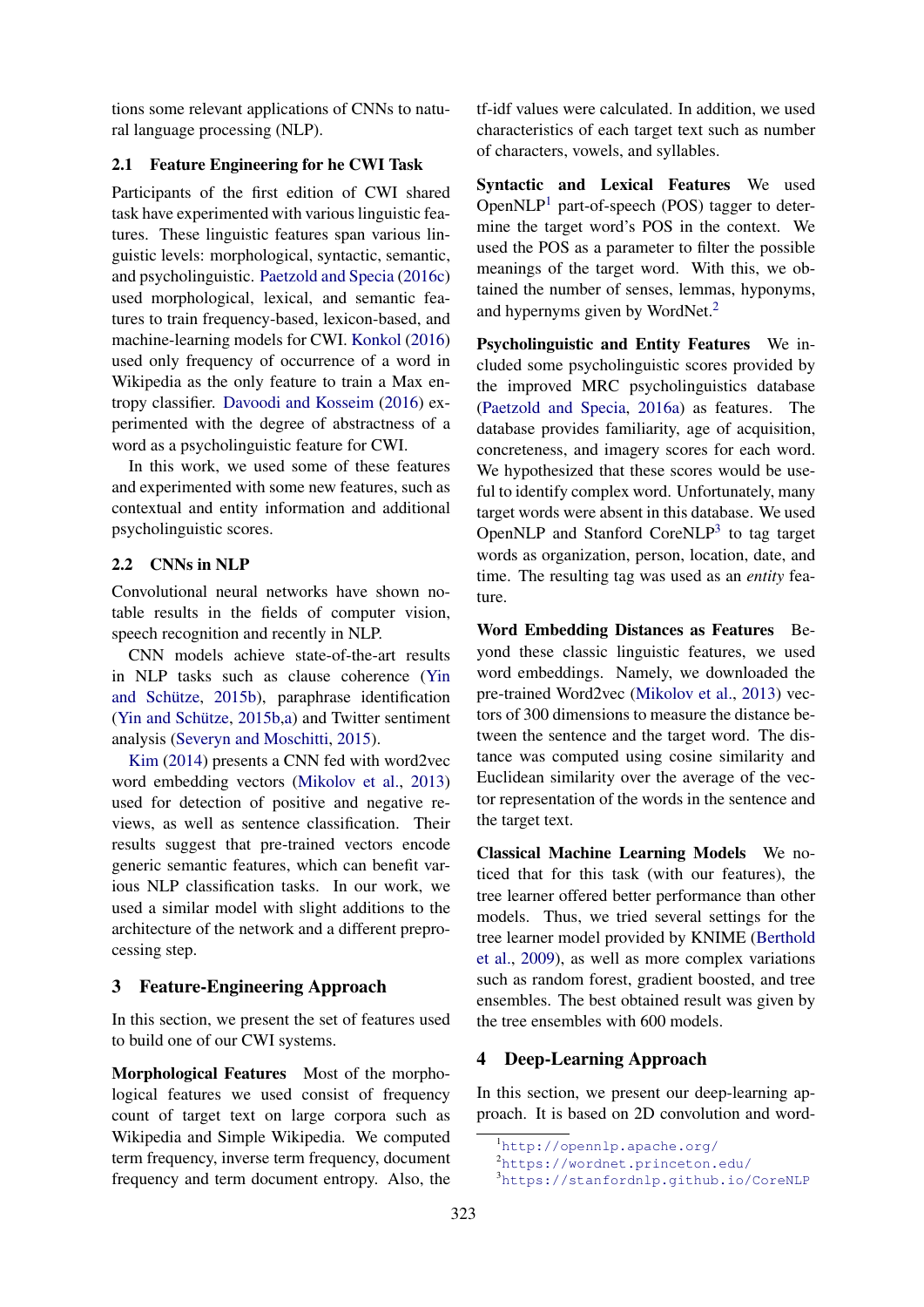

Figure 1: The architecture of our network

embedding representation of the target text fragment and its context.

Since text is one-dimensional, we applied a preprocessing step described in Section 4.1 prior to the application of convolution layer. Section 4.2 describes our network architecture, and Section 4.3 presents the training procedure.

#### 4.1 Preprocessing

As a first step, we removed punctuation marks, digits, and special characters. Each word was then replaced by its vector representation using the pretrained word vectors from the Word2vec model (Mikolov et al., 2013) for English and fastText model (Grave et al., 2018) for Spanish. A minmax normalization was applied to every vector to convert the values from the range  $[-1, 1]$  to  $[0, 1]$ . We assigned a zero vector to the words missing in the pre-trained embeddings.

We defined the left context (LC) and the right context (RC) as those words that appear to the left and the right of the target text, respectively. As a compact representation of the left or right context, we used one 300-dimensional vector calculated as the average of the vectors of all the words in the LC and RC, respectively (if the target text was located at the beginning or the end of the sentence, we used a zero vector as the respective context representation). Next, we generated a matrix where the first row corresponds to the LC vector, the next  $k$  rows are given by the embedding vectors of the words contained in the target text, where  $k$  is the number of words in the target text, and the last row corresponds to the RC vector. In order to have a regular representation, we padded the matrix with

 $p = m - k$  zero vectors, where m is the maximum value of  $k$  in the training set.

Figure 1 illustrates the preprocessing step on the sentence of an example in the English training set. The output of the preprocessing step is the input of the network.

We believe that the averaging operation on the words in the contexts allowed differentiating between cases where the same sentence has distinct target texts. Those words included or excluded in the context will slightly modify the representation of the context, which will help the model to learn some relationships between the target text and the rest of the sentence. We could have compressed the representation matrix by combining the vector representation of the words in the target text instead of stacking them. However, this could dramatically reduce the valuable information pertaining to the target text.

#### 4.2 Architecture of our Network

In our architecture, we used an input, convolution, pooling, and fully-connected layers; see Figure 1. Below we describe each of these layers except the input layer, which was described in Section 4.1.

Convolution The number of filters in this layer varied from 16 to 256 with a convolution stride of 1 and kernel size in the range of 2 to 4. We applied the rectified linear unit activation function to the output of this layer in order to introduce nonlinearity. This layer is central to the idea of CNN, which enables the network to identify the most important features in the input. The output of this layer is often referred to as feature maps. Our net-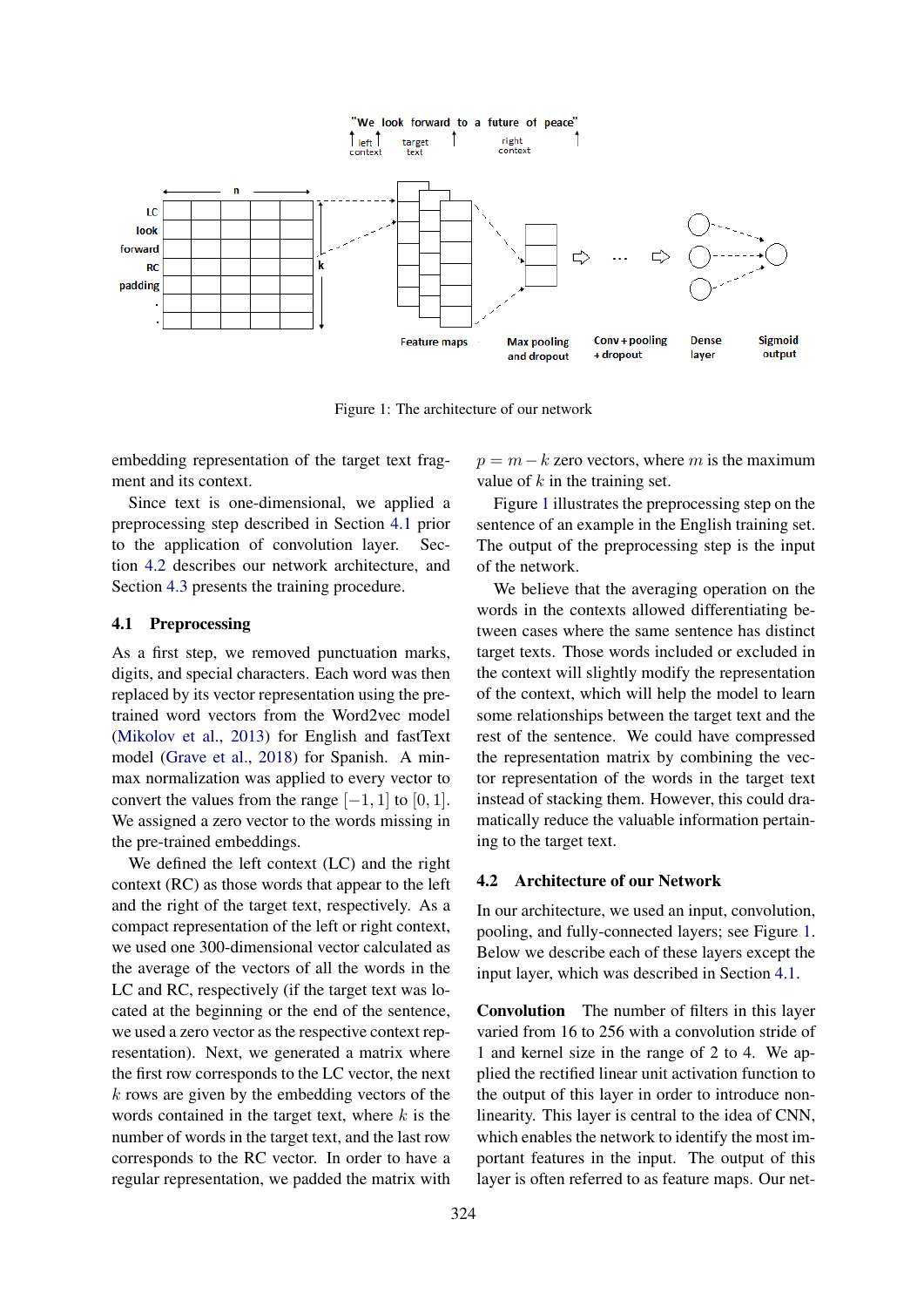| Source      | <b>Training Set</b> |               |                   |     | <b>Test Set</b>    |               |          |  |
|-------------|---------------------|---------------|-------------------|-----|--------------------|---------------|----------|--|
|             | Avg. Length         | Avg. Sentence | Examples Positive |     | Avg. Length        | Avg. Sentence | Examples |  |
|             | <b>Target Text</b>  | Length        |                   |     | <b>Target Text</b> | Length        |          |  |
| Wikinews    |                     | 168           | 7746              | 42% |                    | 166           | 1287     |  |
| <b>News</b> |                     | 174           | 14002             | 40% |                    | 153           | 2095     |  |
| Wikipedia   |                     | 175           | 5551              | 45% |                    | 194           | 870      |  |
| Spanish     |                     | 193           | 13750             | 40% | Q                  | 190           | 2233     |  |

Table 1: English and Spanish datasets

work included four convolutional layers.

Pooling Max pooling was applied to the output of the convolution layer to downsample the feature maps. The feature maps of the last pooling layer were flattened.

Fully-Connected Layer We used three fullyconnected layers (FC). The first FC took as input the flattened output of the last pooling layer. The first two FCs used a linear activation function and the third applied the sigmoid activation function. The last FC gave a number in the range  $[0, 1]$ , which was the final output of the network. By a threshold (we found 0.5 to be optimal), we determined whether the output on a given example implied a label of 0 (simple) or 1 (complex).

### 4.3 Training

We used the binary cross-entropy as our objective function for training the network. We experimented with various types of optimizers. We chose optimizers with static learning rate and those with adaptive learning rate schedules. Based on the performance of the model on the validation set, we found RMSprop to be the best on updating the network parameters and minimizing the loss function while using 100 epochs.

The dataset is imbalanced: it contains unequal proportion of examples by class labels, roughly 60% negative examples and 40% positive examples. So, we introduced class weights in our training procedure, which resulted in performance improvement. We computed class weights using scikit-learn (Pedregosa et al., 2011).

To mitigate overfitting, we tried several regularization alternatives (Goodfellow et al., 2016) including kernel and weight regularization, batch normalization, dropout, and early stopping. We found dropout and early stopping useful. Our final model included dropout (Srivastava et al., 2014) after every layer with dropout probability of 0.25.

#### 5 Datasets

Table 1 shows some statistics on the corpora we used: the average length of the target text and sentences and the number of examples in the training and test sets, with the percentage of positive examples (target texts labeled as complex) in the training set. The table shows that the datasets are skewed towards negative examples: the percentage of positive examples on the datasets did not exceed 45%. The Wikipedia dataset has the smallest number of training examples, 5551. The average length of target text in the training examples and test examples are comparable. One can see some variations in the average length of sentences in the training and test sets. These variations are remarkable for the Wikipedia and News datasets.

# 6 Results

This section presents the performance of both models on the English test set and that of the CNN model on the Spanish test set.

Table 2 shows the macro-F1 and accuracy scores as well as the respective ranks of both CNN and TreeE models on the English test set. The performance measures are given per genre in the English test set. Out of 11 teams, our best model places fifth on News; second on Wikinews, and seventh on Wikipedia. All our systems were within 0.01 of the system with the best macro-F1 score on the test sets except on Wikipedia test set. On the Wikipedia test set, our best system was 0.04 below the best macro-F1 score.

On the Spanish test set, we submitted only the CNN-based system. Table 3 shows its macroprecision, macro-recall, macro-F1, and accuracy scores. Our best submission ranks third among seven teams that participated in the Spanish track.

The main advantage of the CNN model is that it can be applied to any language for which an embedding can be easily created given the availability of sufficient electronic textual resources.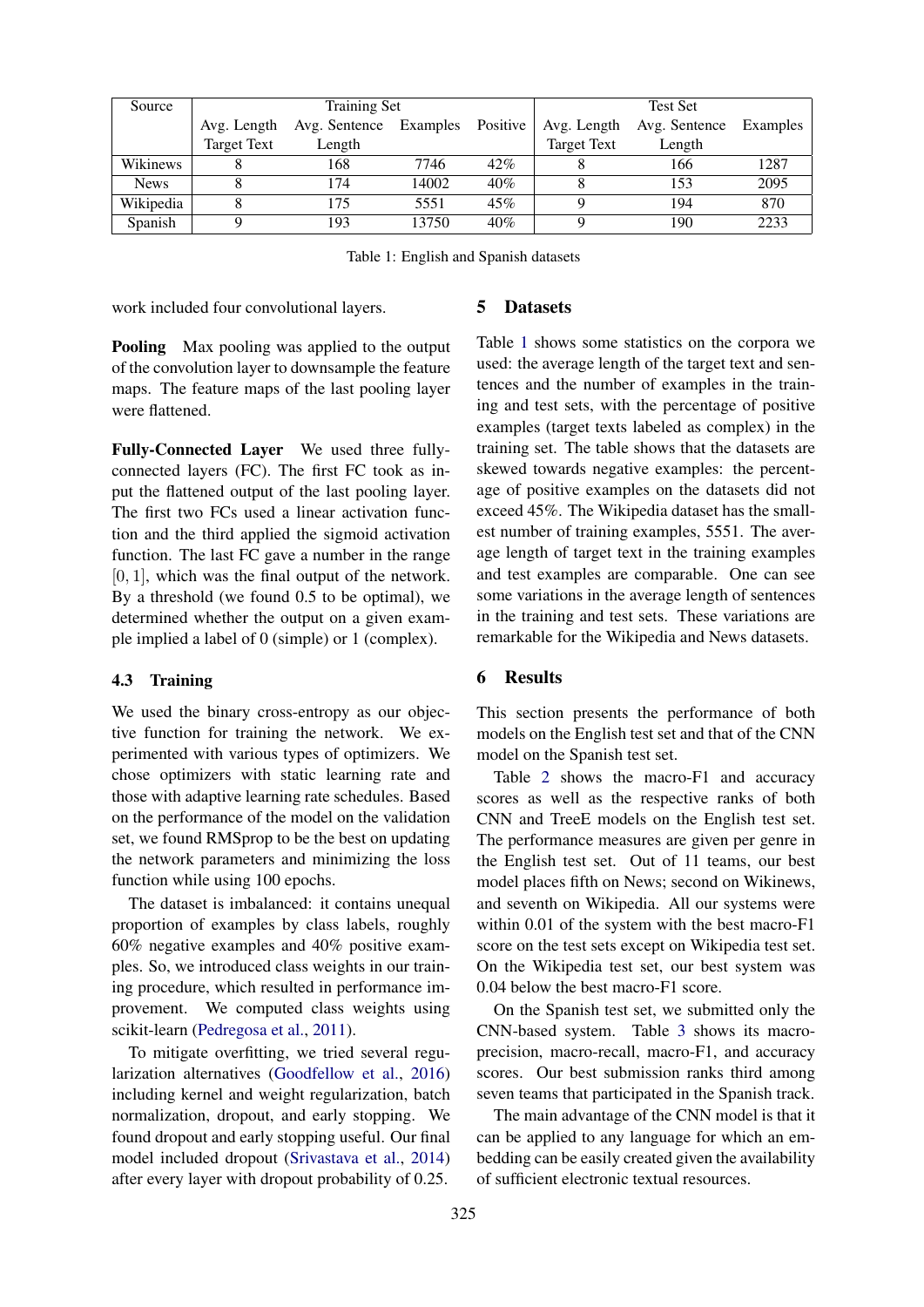|               | News     |          |      | Wikinews |          |      | Wikipedia |          |      |
|---------------|----------|----------|------|----------|----------|------|-----------|----------|------|
| Models        | Macro-F1 | Accuracy | Rank | Macro-F1 | Accuracy | Rank | Macro-F1  | Accuracy | Rank |
| NLP-CIC-TreeE | 0.851    | 0.859    |      | 0.831    | 0.837    |      | በ 772     | 0.774    |      |
| NLP-CIC-CNN   | 0.855    | 0.863    |      | 0.824    | 0.828    |      | በ 772     | 0.772    |      |

Table 2: Accuracy and macro-F1 scores by genres on the English test set

| Model       |       | Macro-Recall   Macro-Precision   Macro-F1   Accuracy   Rank |       |  |
|-------------|-------|-------------------------------------------------------------|-------|--|
| NLP-CIC-CNN | 9.765 |                                                             | 0.767 |  |

Table 3: CNN performance scores on the Spanish test set

| Source      |         | NLP-CIC-TreeE Model                                               | NLP-CIC-CNN Model               |       |  |
|-------------|---------|-------------------------------------------------------------------|---------------------------------|-------|--|
|             | Correct | Wrong                                                             | Correct                         | Wrong |  |
| Wikinews    |         | $0.94 \pm 0.53$ $1.10 \pm 0.65$                                   | $0.94 \pm 0.51$ $1.12 \pm 0.72$ |       |  |
| <b>News</b> |         | $0.97 \pm 0.55$ $1.21 \pm 0.75$ $0.97 \pm 0.55$ $1.17 \pm 0.75$   |                                 |       |  |
| Wikipedia   |         | $1.05 \pm 0.65$ $1.04 \pm 0.68$   $1.04 \pm 0.66$ $1.08 \pm 0.65$ |                                 |       |  |

Table 4: Target text Normalized character count BY model performance on English test set

#### 7 Discussion

We observed a relationship between the length of the target text—character count—and the performance of our models.

On the News genre dataset of the English test set, our CNN model tends to show better performance on target texts with fewer words compared to Tree Ensembles. When the target text contains more than three words, Tree ensembles perform better than CNN. Similarly, both models tend to make mistakes when the average character count in the target text is higher. Table 4 shows the normalized mean character count of the target text in the English test set when each of our models made correct and wrong predictions.

We believe that this behavior is a reflection of the training examples: there are fewer examples with longer target texts.

# 8 Conclusion and Future Work

We have described two approaches for the classification subtask of the CWI 2018 shared task: one using feature engineering with Tree Ensembles and one using CNN. We compared them on the test set provided for the CWI 2018 shared task. On the English test set, the two approaches showed comparable performance: the difference between the performance scores was within 0.01. On the English test set, our best model placed fifth on News, second on Wikinews, and seventh on Wikipedia. On the Spanish test set, the CNN model ranked third. This result demonstrates the flexibility of applying CNN to CWI on any language for which pre-trained embeddings are available.

Our models behaved differently depending on the length of the target text: they tend to make mistakes on longer target texts. We attribute this behavior to the skewness of the training set.

In the future, it would be interesting to evaluate the impact of domain-specific features, as well as of different vector operations used to generate context vectors, on the performance of our models.

#### Acknowledgements

Thanks to the CWI 2018 task organizers. We appreciate the anonymous reviewers for their useful comments on this paper. The last author acknowledges the support of the Mexican government via CONACYT (SNI) and the Instituto Politécnico Nacional grant SIP-20181792.

# References

- Michael R Berthold, Nicolas Cebron, Fabian Dill, Thomas R Gabriel, Tobias Kötter, Thorsten Meinl, Peter Ohl, Kilian Thiel, and Bernd Wiswedel. 2009. KNIME-the Konstanz information miner: version 2.0 and beyond. *ACM SIGKDD explorations Newsletter*, 11(1):26–31.
- Joachim Bingel, Natalie Schluter, and Hector ´ Martínez Alonso. 2016. CoastalCPH at SemEval-2016 Task 11: The importance of designing your Neural Networks right. In *Proceedings of the 10th International Workshop on Semantic Evaluation (SemEval-2016)*, pages 1028–1033, San Diego, California. Association for Computational Linguistics.